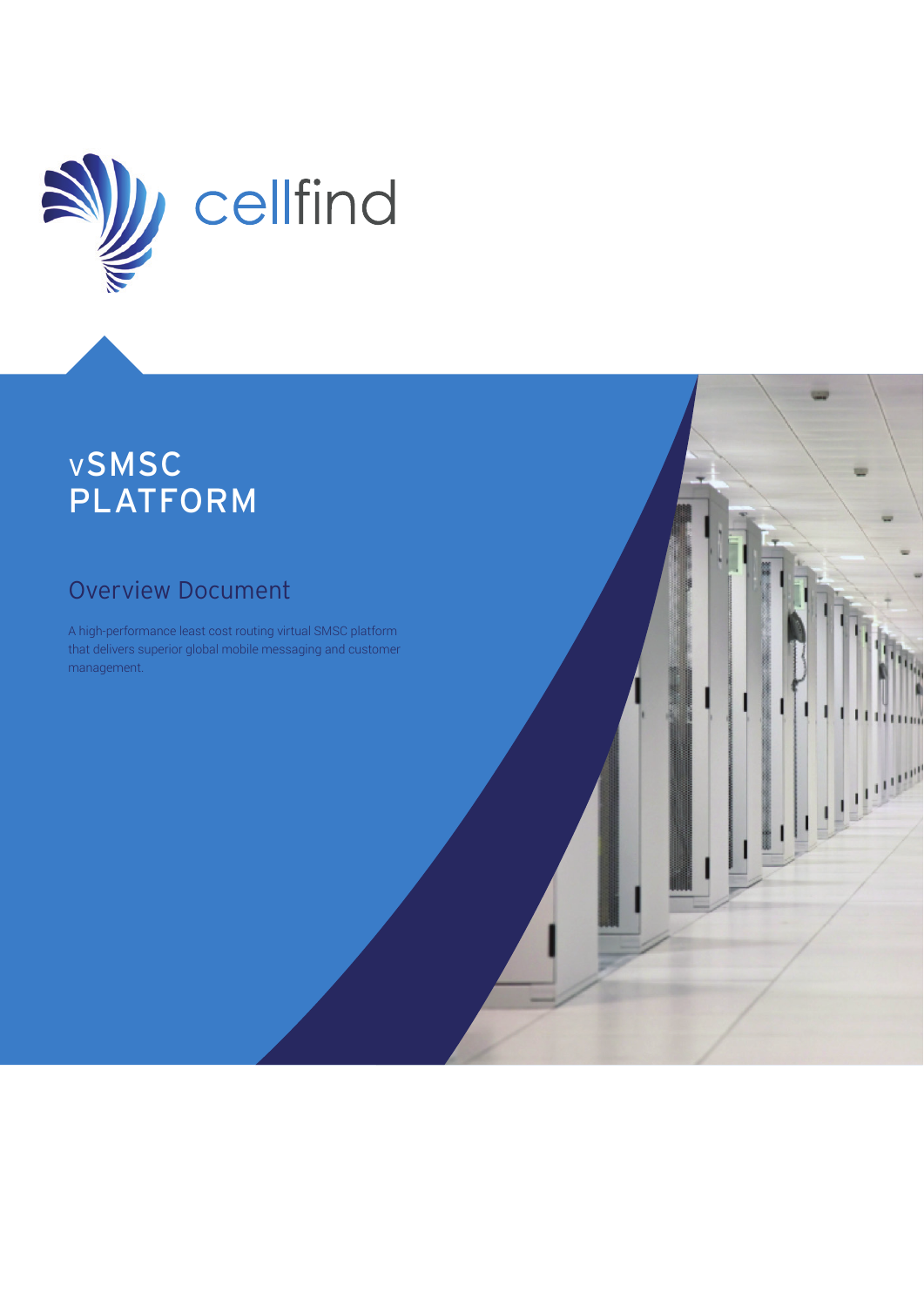### SUMMARY OF FEATURES



#### **Messaging**

High-speed batch processor Least cost routing Priority routing Routing filters Two way message tagging Short Code management



### **System**

Highly optimised Kannel Access Control (User Permissions) User Audit Logs Network, country and currency agnostic Billing Management Extensive performance optimisations Real-time database replication DRBD file replication

| the control of the control of the<br>the control of the control of the |  |
|------------------------------------------------------------------------|--|
|                                                                        |  |
|                                                                        |  |
|                                                                        |  |

#### **Reporting**

Activity Overview Report Builder Payment Reports Service monitoring Queue monitoring Gateway monitoring

| $\mathbf{z}$ |  |
|--------------|--|
|              |  |

### **Customer Accounts**

Full customer interface Billing Management SMPP & HTTP APIs Global currency management E-commerce enabled



### **Additional Components**

HLR Lookup (Live & Batch) Online Billing Services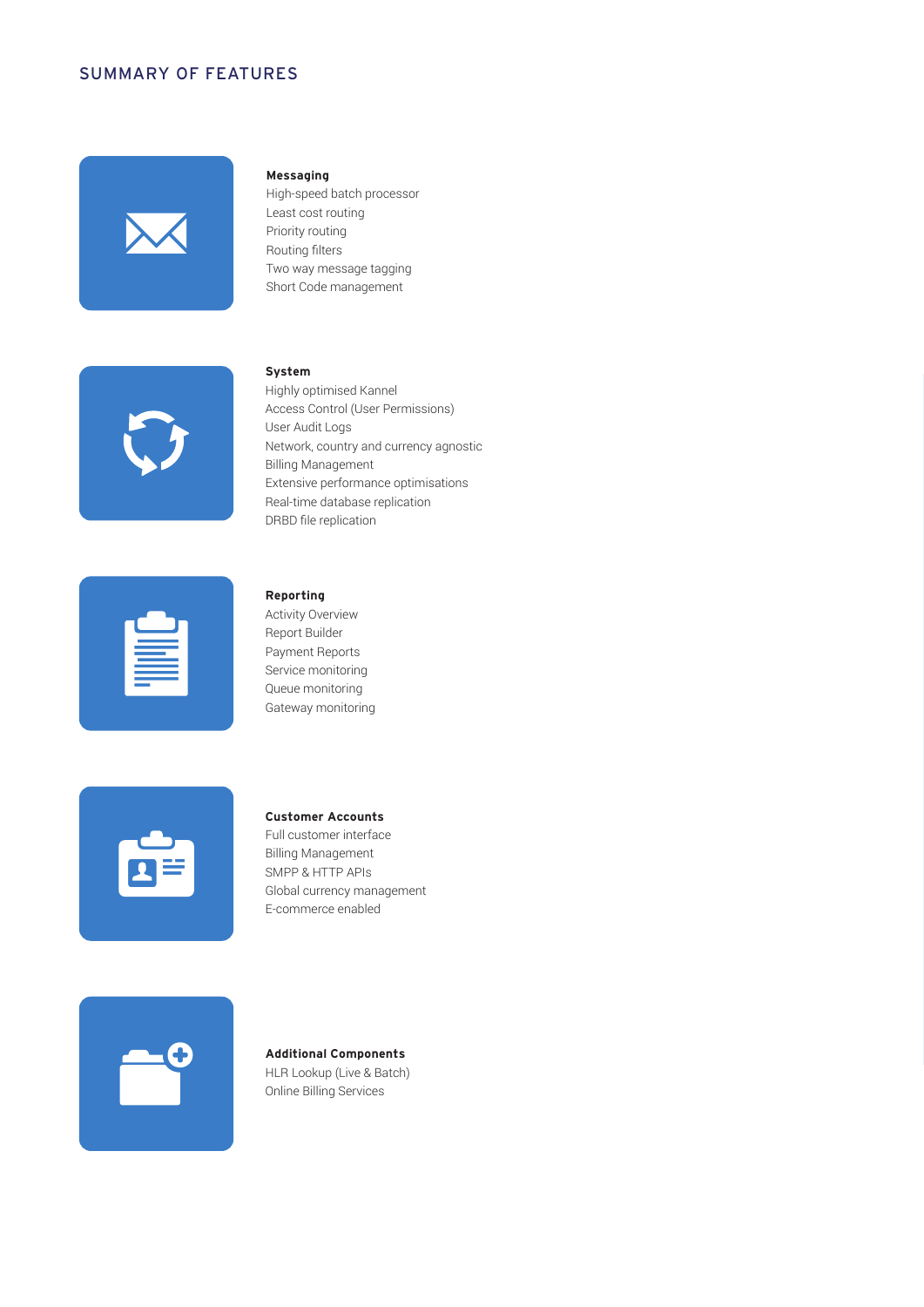# The Cellfind vSMSC Platform is a carrier-grade SMSC system that is used by WASPS, banks and enterprises around the world to deliver global least cost SMS routing solutions.

Built on a Kannel foundation, with extensive performance enhancements, the vSMSC is capable of processing more than 1000 messages per second, and is designed to handle tailored message routing, priorities, billing and reporting for over 50 million messages across multiple customer accounts in a single day.

The powerful and robust SMSC architecture has an extensive range of features for message routing, system management, customer accounts and reporting built in that extend far beyond any comparable SMSC solution.

# ROUTING ENGINE

#### **Least Cost & Priority Routing**



The key feature of the vSMSC Platform is its flexible routing capabilities. Multiple SMSCs can be added to the platform and least cost routing profiles can be configured to take advantage of the least cost for each network across all SMSCs. Message traffic is load balanced across multiple binds for an SMSC and can be prioritized to

enable time-sensitive traffic (e.g. one time pins) to bypass large bulk messaging queues allowing quality of service to maintained across customer accounts.

#### **Inbound Routing**



In addition to the outbound routing features the vSMSC Platform has extremely powerful inbound (MO) routing. Numbers or number ranges can be configured per gateway (operator/SMSC) and then these can be delegated to a particular user for delivery either via SMPP or HTTP. Numbers can also be shared

amongst many users, but differentiated by keywords. As messages are received with a matching keyword attached, these will then be routed to the correct user as before. Inbound (MO) messages can also be billed if desired.

# USER MANAGEMENT

#### **Customer Account Management**

Extensive customer account configurations are available including currency, country, default prefixes, allowed protocols (HTTP & SMPP), throughput and overdraft facilities.

Routing profiles and filters can then be applied to customer accounts to control network level traffic routing, network pricing, traffic priority and more. Billing management tools and reporting make managing hundreds of global customers significantly easier. All of these tools allow for flexible account configurations to be applied to each customer account.

#### **User Access Control**

System users who have access to the vSMSC backend can have limited access enabled to prevent them from changing or viewing sensitive areas of the vSMSC system. This is done by creating 'system roles' that have granular permissions throughout the system and then applying the roles to the system user accounts. Permissions can be allowed on specific customer accounts only, if desired, and applying multiple system roles to a backend system user can allow for a highly tailored level of access for different

operational, development, customer service, routing, support and finance department system users.

#### **User Audit Logging**

The vSMSC logs all system user actions and changes made to the system. This allows for transparent accountability for any operational issues that may arise. Audit logs can be searched by date and user.

|              |                                                                                     |         |                                                        |                    |                      | Logged in as Super_User - |
|--------------|-------------------------------------------------------------------------------------|---------|--------------------------------------------------------|--------------------|----------------------|---------------------------|
|              | cellfind<br>Users                                                                   | Routing | Reports<br>$B = nq$                                    | CMS                | <b>Short Domains</b> | System                    |
| <b>Users</b> |                                                                                     |         |                                                        | <b>Export data</b> | <b>User Defaults</b> | New User                  |
|              | Page 1 of 1, showing 14 records out of 14 total, starting on record 1, ending on 14 |         |                                                        |                    | Search users:        | Ge                        |
| Usemame      | Email                                                                               |         | User Status                                            | Product            |                      |                           |
|              |                                                                                     | User    |                                                        | Status             | Balance              | Actions                   |
|              |                                                                                     |         | Active: Overdraft: Tagging Enabled                     | SMPP:HTTP          | $-1.75400$           | Select Action             |
|              |                                                                                     |         | Has made payment                                       | HTTP               | 100.02000            | Select Action             |
|              |                                                                                     |         | Active; Has made payment; Tagging<br>Enabled           | <b>HTTP</b>        | 200,00000            | Select Action             |
|              |                                                                                     |         | Active: Tagging Enabled                                | SMPP:HTTP          | 0.00000              | Salact Action             |
| $\sim$       |                                                                                     |         | Active; Overdraft; Disable opt-out; Tagging<br>Enabled | SMPP:HTTP          | 0.00000              | Select Action             |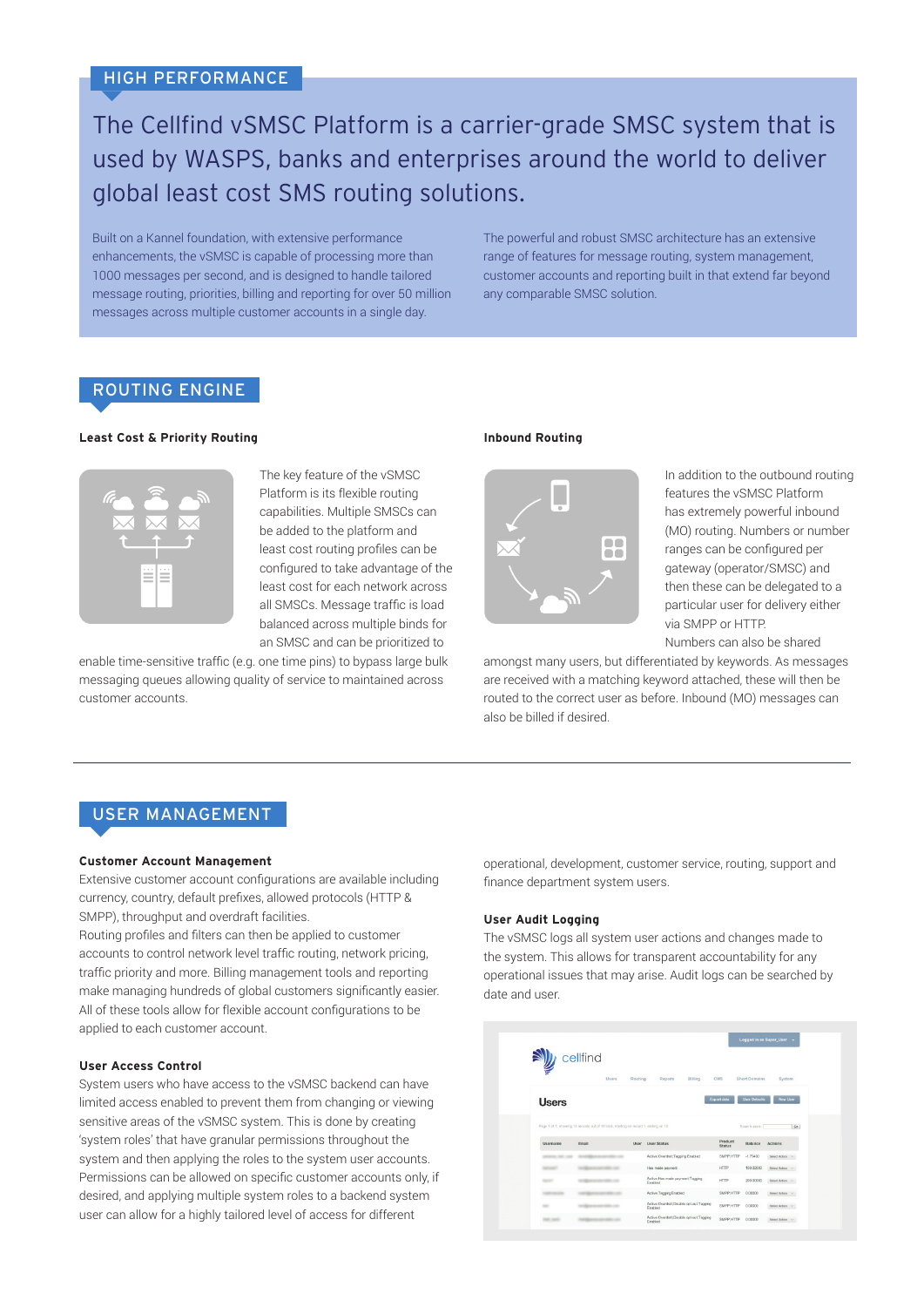# ADVANCED REPORTING

### **Report Builder**

The Report Builder can create and save custom reports using any outbound messaging data in the system. Quickly identify which gateways and countries have underperforming message delivery, compare your total gateway and customer costs, see your top customers for the year and create any other reports you could possibly want. Report results can be grouped, ordered, graphed and exported as CSV files for further processing.

The Report Builder can construct reports using the following data over a specified time period.

- Volume Processed, Delivered, Pending or Failed.
- Countries

• HLR Gateways • Customer Accounts

- Networks • SMSCs
- Success Percentage (Delivery)
- Total HLR Volume
- Total Gateway Cost
- Total User Cost
- Average Delivery Time
- Average Queue Time
- SMS Gateway Currencies • HLR Gateway Currencies • User Currencies



#### **Activity Overview**

The Activity Overview page gives a dashboard overview of key system indicators, such as:

- Messages sent for last 3 hours, the current day, the current week.
- Number of active users for current day and week
- Top five users for the day, by volume
- Top five users for the week, volume
- Users and networks experiencing impaired delivery experience
- Recent system actions
- Currently active batches (system wide)
- Scheduled batches (system wide)
- List of all active users on the current day, with volumes listed

#### **Cacti Monitoring**

Advanced Cacti monitoring with custom reports can be setup to measure key system performance metrics such as server memory and CPU usage, database I/O speeds, gateway queues and more.

#### **Nagios Alerts**

Traffic delivery is proactively monitored. If a specified delivery threshold is not met for an account within a specified time frame or an SMSC becomes unavailable, a service issue is automatically created and SMS / Email notifications are triggered to the support team to resolve the issue.

#### **Additional Reports**

Additional reports allow for the searching of payments, messages, blocked numbers.

# BILLING MANAGEMENT

The vSMSC Platform has a tightly integrated billing system, managing all processes within the gateway. Accounts can be set to allow an overdraft or work on a strictly prepaid basis. The billing process can be used for management of E-commerce transactions or internal budget allocation across multiple departments.

#### **Billing points which can be set:**

- Pre/post paid billing on outbound (MT) messages, defined per destination, per operator.
- Post paid billing on inbound (MO) messages, defined per number, per
- Post paid billing on inbound (MO) numbers, which can be billed per day, week, month, quarter or year.
- For users to deposit funds into their accounts, there are some pre-built modules available, such as
- Bank Transfer (manual approval)
- 2 Checkout (Credit Card)
- PayPal
- These can be approved via the administration console, or transactions can be manually added to user accounts.

|           | cellfind<br>Users                                                                       | Routing              |               |                  |                     |                      |                           |
|-----------|-----------------------------------------------------------------------------------------|----------------------|---------------|------------------|---------------------|----------------------|---------------------------|
|           |                                                                                         |                      |               |                  |                     |                      |                           |
|           |                                                                                         |                      | Reports       |                  | Billing<br>CMS      | <b>Short Domains</b> | System                    |
|           |                                                                                         |                      |               |                  |                     |                      |                           |
| Payments  |                                                                                         |                      |               |                  |                     |                      |                           |
|           |                                                                                         |                      |               |                  |                     |                      |                           |
|           | Page 1 of 127, showing 20 records out of 2532 total, storting on record 1, oxding on 20 |                      |               |                  |                     |                      |                           |
|           |                                                                                         |                      |               |                  |                     |                      |                           |
| User      | Payment Method                                                                          | Cumency              | <b>Status</b> | Amount           | Created             | Log                  | Actions                   |
| menaio    | <b>Pagel</b>                                                                            | United States Dollar | Pending       | 28.21000         | 3013-10-17 06:18:08 | Created payment      | Salest Action (1)         |
| memain    | Pagel                                                                                   | United States Dollar | Pending       | 55,59000         | 2012-10-17 05:12:58 | Created payment      | <b>Salest Action [10]</b> |
| fams.     | Back Transfer                                                                           | South African Rand   | Pending       | 1026 00000       | 2012-10-17 01:00:40 | Created payment      | Belaut Action  y          |
| montality | <b>Bank Transfer</b>                                                                    | Euro                 | Pending       | 10,12000         | 2012-10-96 22:32:17 | Created payment      | Salest Auton              |
| mensain   | Payed                                                                                   | United States Dollar | Pending       | <b>35, 56000</b> | 2012-10-98 22:31:18 | Created payment      | Salest Artists U          |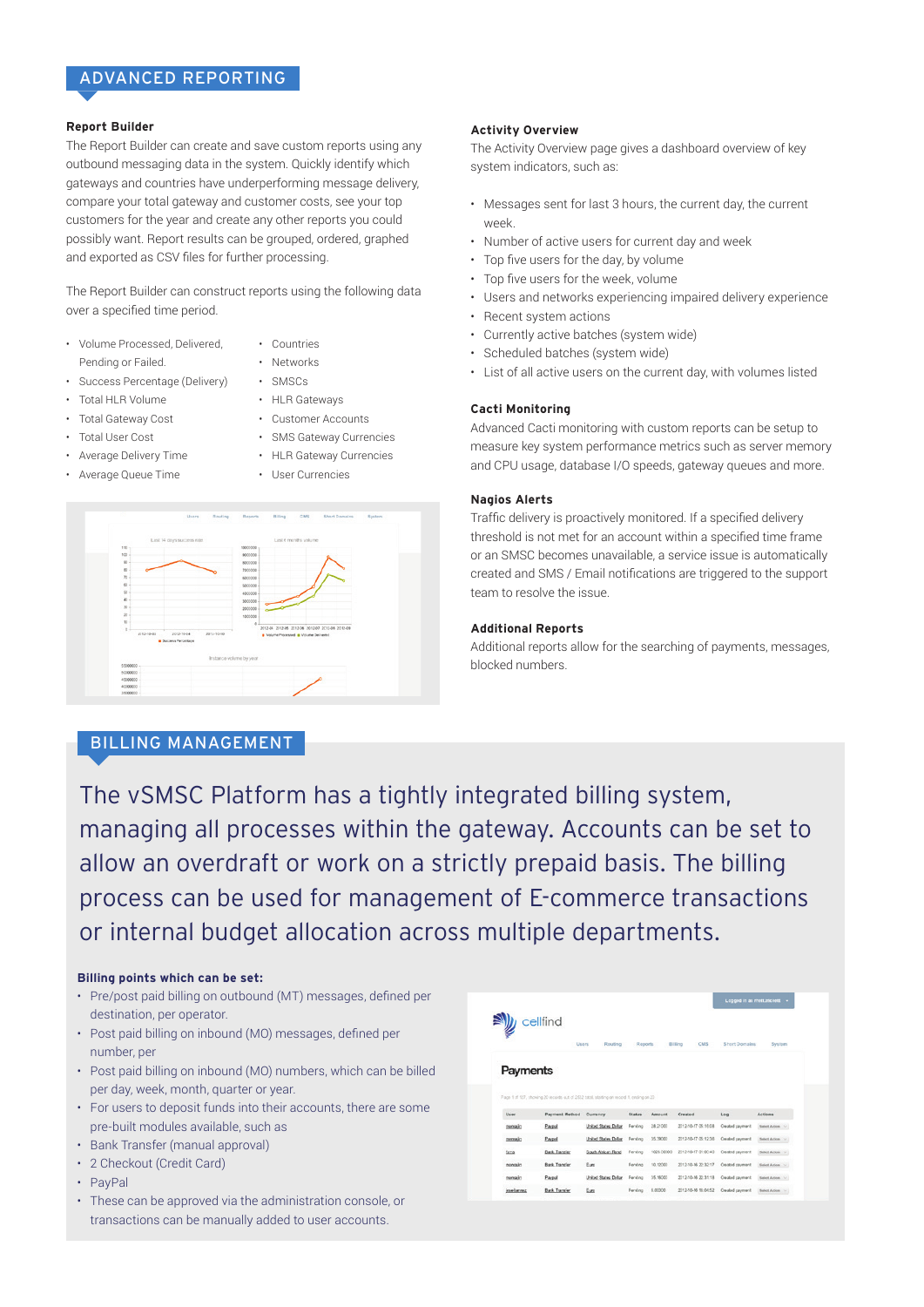# USER FEATURES

# Customers have access their own web accounts where they can send messages, manage contact lists, view inbound messages and account reports.

#### **Customer Accounts**

Users can send messages using their online account interface or HTTP and SMPP APIs. Message sending throughput speed can be configured to send at maximum allowed speed or be throttled incrementally down to 5 messages per second. This can be useful to avoid flooding certain systems when data is returned. Macros allow for personalised data such as First name and Surname to be included in messages giving your messages a personal touch. Batch messages can be created by uploading a CSV file containing the number and unique message for each intended recipient. Sends are executed by a dedicated background process and can be monitored, paused or resumed during processing.

| cellfind                                 |              |                  |                               |               |                 |                         |
|------------------------------------------|--------------|------------------|-------------------------------|---------------|-----------------|-------------------------|
|                                          |              |                  |                               |               |                 |                         |
|                                          |              |                  | <b>Dashboard</b><br>Campaigns | List          | Inbox           | Tools<br><b>Reports</b> |
|                                          |              |                  |                               |               |                 |                         |
| <b>Campaigns</b>                         |              |                  |                               |               |                 | <b>Create Campaign</b>  |
|                                          |              |                  |                               |               |                 |                         |
|                                          |              |                  |                               |               |                 |                         |
| <b>Bulk Actions</b><br>×                 | Apply        | Start Date       | m<br>End Date                 | 四             | Search          | Go                      |
| <b>Name</b>                              | Type         | Created          | <b>Send Date</b>              | <b>Status</b> | <b>Messages</b> | <b>Actions</b>          |
| ū<br>Automatic Batch : 2427              | <b>Batch</b> | Yesterday, 17:35 | Yesterday, 17:45              | Complete      | 5201            | <b>SE</b>               |
| Automatic Batch: 2423                    | Batch        | Tuesday, 17:35   | Tuesday, 17:45                | Complete      | 5201            | ×                       |
| m<br>Automatic Batch: 2420               | Batch        | Nonday, 17:35    | Monday, 17:45                 | Complete      | 5201            | $\mathbb{R}^2$          |
| $\overline{1}$<br>Automatic Batch . 2410 | <b>Datch</b> | Fidey, 17.35     | Friday, 17.45                 | Complete      | 5201            | ×                       |
| $\overline{u}$<br>Automatic Batch: 2411  | Batch        | 23 Aug           | 23 Aug                        | Complete      | 5201            | <b>b</b>                |
|                                          |              |                  |                               | Complete      | 6201            | <b>IE</b>               |
| $\mathbb{R}$<br>Automatic Batch: 2405    | Batch        | $22$ Aug         | $22$ Aug.                     |               |                 |                         |

#### **Payments**

The Platform allows for payments to be made by end-users. This can either be a fully automated process, or require payment approval by an administrator. An end-user can simply login to their control panel, and select the 'add credits' link, which will then allow them to proceed to payment. Administrators will be notified of all payments, which they can then approve or decline via the billing section in the administration console.

#### **Notifications**

The Platform provides email and SMS notifications to end-users as well as administrative users. User's can elect to be notified when their account balance drops below a certain level, so that they can top up. In addition to this they can receive their daily costing reports via email.

#### **Reporting**

There are numerous reports available in the customer accounts. These reports give the user enough information about their messaging activity without putting any severe load or impact on systems.

The reports available include:

- Messages sent, delivered, failed, pending and received for the current day.
- Messages sent, delivered, failed, pending and received for the last 7 days.
- Network volume and cost reports
- Message logs including time, status, content, cost.
- Batch Campaign reports
- Blocked Numbers

#### **Sub-Users**

To keep things simple the Platform allows existing users to create sub-users. This could be to organise divisions within a company for easier tracking of information. Sub-users can either have completely separate billing, or they can be billed from the owner account.

The administrator can also to set certain users as 'resellers'. Resellers have their own pricing (as per normal) but in addition to this, resellers can set their own custom pricing for their sub-users. When messages are sent, both the reseller and the sub-user are billed at the applicable rates. This allows for easy franchise businesses to start up and create other revenue possibilities.